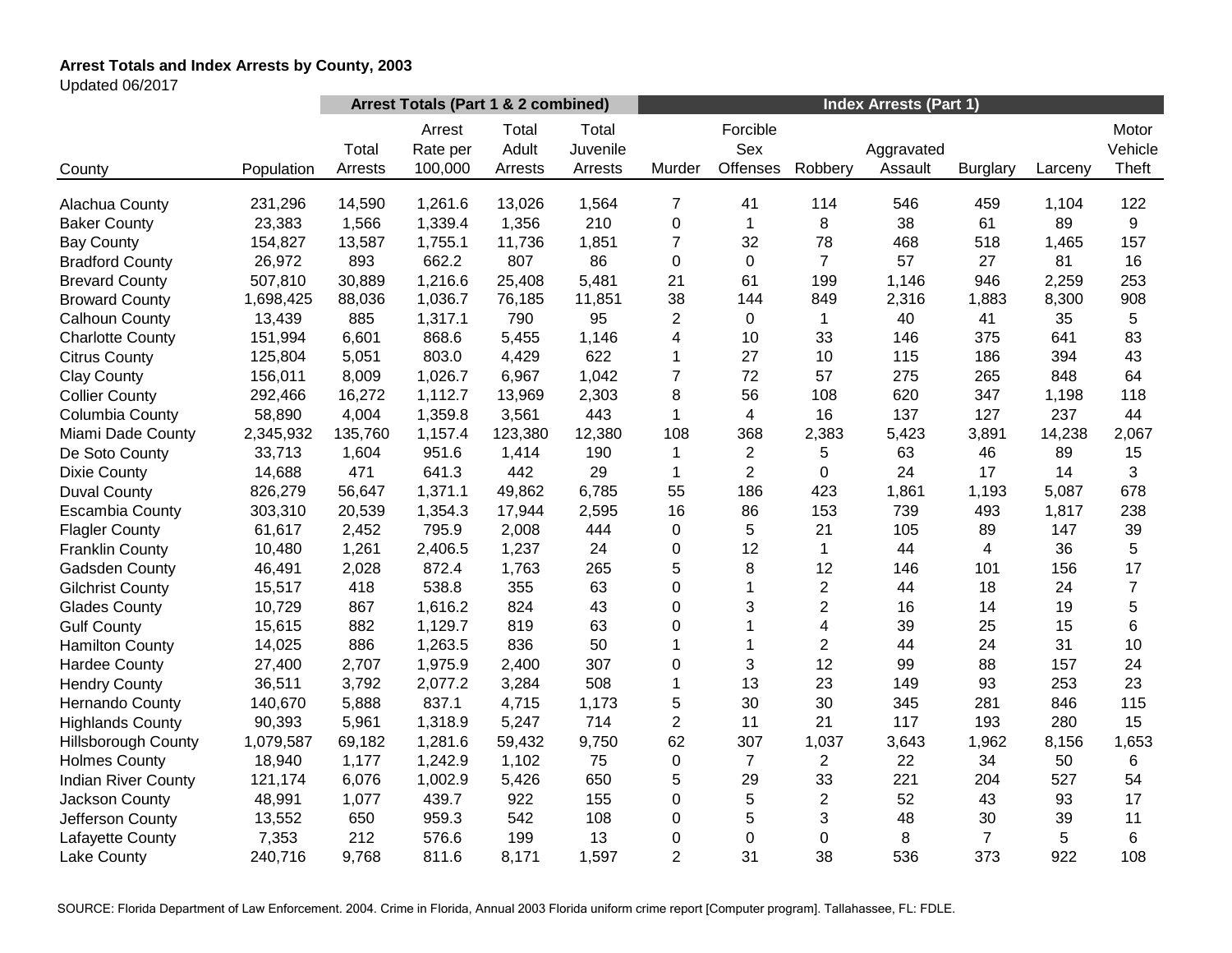# **Arrest Totals and Index Arrests by County, 2003**

Updated 06/2017

|                          |            | Arrest Totals (Part 1 & 2 combined) |                               |                           |                              | <b>Index Arrests (Part 1)</b> |                             |                |                       |                 |         |                           |
|--------------------------|------------|-------------------------------------|-------------------------------|---------------------------|------------------------------|-------------------------------|-----------------------------|----------------|-----------------------|-----------------|---------|---------------------------|
| County                   | Population | Total<br>Arrests                    | Arrest<br>Rate per<br>100,000 | Total<br>Adult<br>Arrests | Total<br>Juvenile<br>Arrests | Murder                        | Forcible<br>Sex<br>Offenses | Robbery        | Aggravated<br>Assault | <b>Burglary</b> | Larceny | Motor<br>Vehicle<br>Theft |
| Lee County               | 495,088    | 25,556                              | 1,032.4                       | 21,636                    | 3,920                        | 20                            | 41                          | 246            | 477                   | 704             | 2,448   | 328                       |
| Leon County              | 255,500    | 10,965                              | 858.3                         | 9,833                     | 1,132                        | 11                            | 39                          | 80             | 381                   | 285             | 1,468   | 144                       |
| Levy County              | 36,664     | 2,430                               | 1,325.6                       | 2,147                     | 283                          | 1                             | 15                          | $\overline{2}$ | 119                   | 101             | 151     | 32                        |
| <b>Liberty County</b>    | 7,227      | 338                                 | 935.4                         | 318                       | 20                           | 0                             | $\overline{2}$              | 6              | 10                    | 3               | 0       | $\overline{2}$            |
| <b>Madison County</b>    | 19,139     | 1,018                               | 1,063.8                       | 872                       | 146                          | $\mathbf{1}$                  | $\overline{2}$              | 17             | 46                    | 29              | 63      | 8                         |
| <b>Manatee County</b>    | 291,956    | 17,113                              | 1,172.3                       | 15,234                    | 1,879                        | 38                            | 53                          | 167            | 1,367                 | 553             | 1,494   | 252                       |
| <b>Marion County</b>     | 281,966    | 19,976                              | 1,416.9                       | 17,482                    | 2,494                        | 13                            | 67                          | 144            | 740                   | 737             | 1,613   | 176                       |
| <b>Martin County</b>     | 134,491    | 8,860                               | 1,317.6                       | 7,759                     | 1,101                        | 4                             | 18                          | 56             | 225                   | 212             | 668     | 70                        |
| <b>Monroe County</b>     | 80,537     | 8,376                               | 2,080.0                       | 7,893                     | 483                          | 6                             | $\overline{7}$              | 22             | 181                   | 144             | 328     | 49                        |
| Nassau County            | 63,062     | 4,276                               | 1,356.1                       | 1,919                     | 2,357                        | 0                             | $\mathbf{1}$                | 5              | 1,271                 | 55              | 562     | 112                       |
| Okaloosa County          | 181,102    | 11,393                              | 1,258.2                       | 10,243                    | 1,150                        | $\overline{c}$                | 21                          | 65             | 232                   | 200             | 953     | 78                        |
| <b>Okeechobee County</b> | 37,236     | 2,225                               | 1,195.1                       | 2,043                     | 182                          | 1                             | 9                           | 18             | 154                   | 90              | 190     | $\overline{2}$            |
| <b>Orange County</b>     | 983,165    | 44,395                              | 903.1                         | 37,839                    | 6,556                        | 43                            | 146                         | 480            | 1,933                 | 1,819           | 5,643   | 959                       |
| Osceola County           | 210,438    | 15,789                              | 1,500.6                       | 14,426                    | 1,363                        | 7                             | 48                          | 95             | 433                   | 273             | 1,012   | 122                       |
| Palm Beach County        | 1,211,448  | 72,381                              | 1,195.0                       | 65,037                    | 7,344                        | 28                            | 124                         | 598            | 1,836                 | 1,365           | 6,350   | 618                       |
| Pasco County             | 375,318    | 20,025                              | 1,067.1                       | 18,048                    | 1,977                        | 14                            | 50                          | 80             | 620                   | 505             | 1,509   | 227                       |
| <b>Pinellas County</b>   | 939,864    | 48,599                              | 1,034.2                       | 41,209                    | 7,390                        | 32                            | 122                         | 460            | 1,970                 | 1,395           | 5,268   | 654                       |
| Polk County              | 511,929    | 27,229                              | 1,063.8                       | 22,948                    | 4,281                        | 24                            | 86                          | 162            | 801                   | 835             | 3,085   | 251                       |
| <b>Putnam County</b>     | 71,971     | 6,570                               | 1,825.7                       | 5,807                     | 763                          | 12                            | 28                          | 50             | 559                   | 207             | 316     | 66                        |
| St. Johns County         | 139,849    | 3,652                               | 522.3                         | 3,327                     | 325                          | 5                             | 4                           | 41             | 286                   | 69              | 382     | 46                        |
| St. Lucie County         | 211,898    | 16,628                              | 1,569.4                       | 14,494                    | 2,134                        | 36                            | 42                          | 111            | 1,549                 | 423             | 1,220   | 375                       |
| Santa Rosa County        | 128,889    | 7,423                               | 1,151.8                       | 6,536                     | 887                          | $\mathbf 1$                   | 20                          | 19             | 137                   | 142             | 385     | 44                        |
| Sarasota County          | 343,689    | 16,378                              | 953.1                         | 15,083                    | 1,295                        | 10                            | 42                          | 145            | 1,249                 | 506             | 1,244   | 163                       |
| Seminole County          | 394,900    | 14,782                              | 748.6                         | 11,631                    | 3,151                        | 14                            | 33                          | 81             | 478                   | 427             | 1,937   | 172                       |
| <b>Sumter County</b>     | 63,001     | 1,188                               | 377.1                         | 1,019                     | 169                          | $\overline{2}$                | 11                          | 8              | 63                    | 37              | 65      | 22                        |
| <b>Suwannee County</b>   | 37,198     | 1,426                               | 766.7                         | 1,265                     | 161                          | $\mathbf{1}$                  | 8                           | 20             | 73                    | 64              | 111     | 20                        |
| <b>Taylor County</b>     | 20,646     | 898                                 | 869.9                         | 771                       | 127                          | 0                             | $\mathbf{1}$                | $\overline{7}$ | 41                    | 42              | 83      | $\overline{7}$            |
| <b>Union County</b>      | 13,726     | 300                                 | 437.1                         | 256                       | 44                           | 1                             | 0                           | 5              | 15                    | 17              | 24      | 5                         |
| <b>Volusia County</b>    | 470,694    | 37,989                              | 1,614.2                       | 33,717                    | 4,272                        | 12                            | 59                          | 214            | 989                   | 626             | 2,314   | 305                       |
| <b>Wakulla County</b>    | 24,938     | 1,445                               | 1,158.9                       | 1,297                     | 148                          | 1                             | 6                           | $\mathbf{1}$   | 44                    | 81              | 70      | 31                        |
| <b>Walton County</b>     | 47,066     | 3,403                               | 1,446.1                       | 3,034                     | 369                          | 1                             | 5                           | $\overline{2}$ | 141                   | 67              | 277     | 32                        |
| <b>Washington County</b> | 21,913     | 1,209                               | 1,103.5                       | 1,071                     | 138                          | 0                             | 0                           | 0              | 23                    | 32              | 67      | 15                        |
| Florida                  | 17,071,508 | 974,923                             | 5,710.8                       | 852,207                   | 122,716                      | 701                           | 2,674                       | 9,096          | 38,135                | 26,503          | 90,952  | 12,331                    |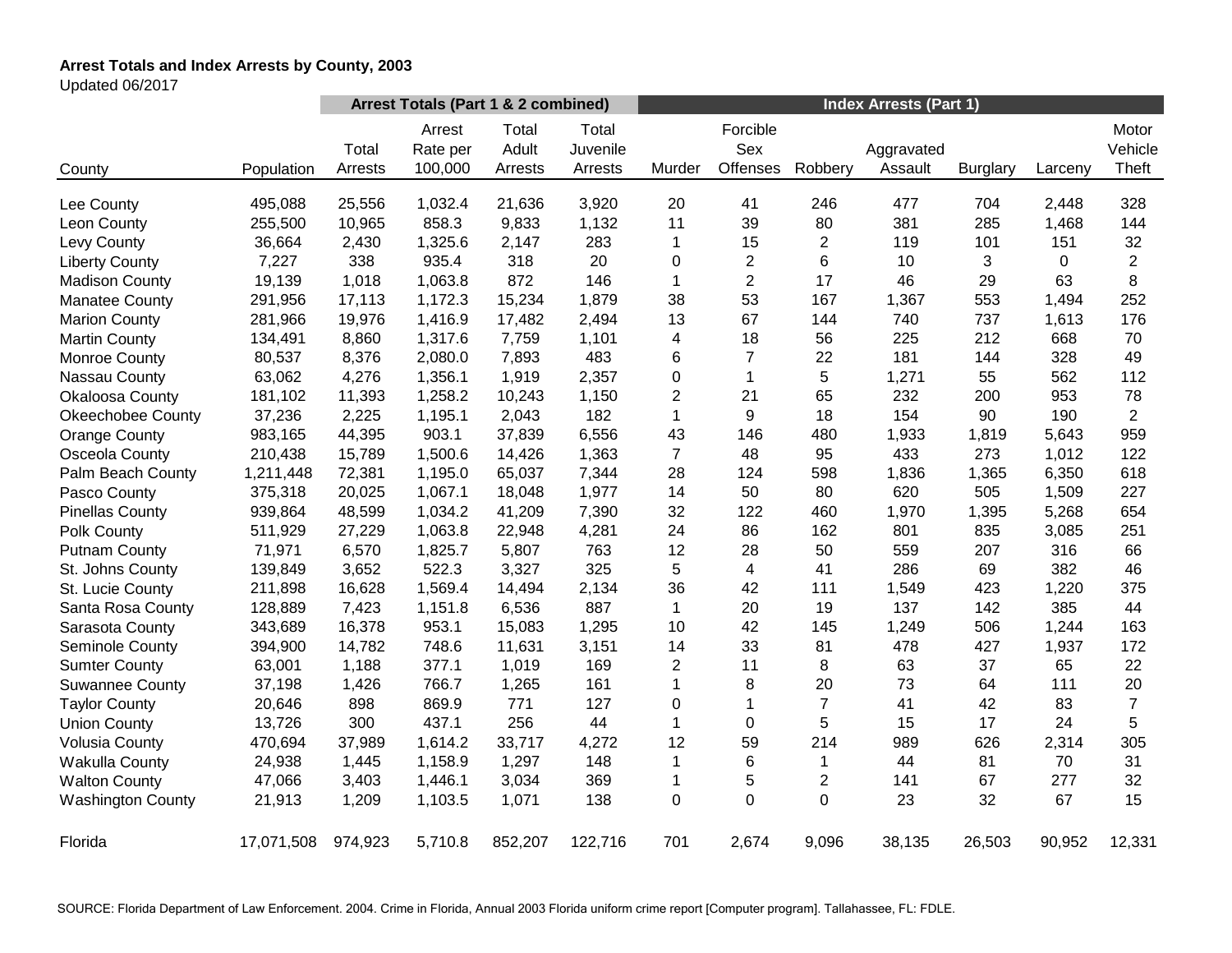Updated 06/2017

**Part 2 Arrests**

|                            |                              | Kidnap/        |                | Simple  | Drug   |                |                  |                | Counterfeit/   | Extortion/              |                |
|----------------------------|------------------------------|----------------|----------------|---------|--------|----------------|------------------|----------------|----------------|-------------------------|----------------|
| County                     | Manslaughter Abduction Arson |                |                | Assault | Arrest | <b>Bribery</b> | Embezzlement     | Fraud          | Forgery        | Blackmail               | Intimidation   |
|                            |                              |                |                |         |        |                |                  |                |                |                         |                |
| Alachua County             |                              | 4              | 9              | 1,327   | 2,004  | $\mathbf 0$    | 12               | 176            | 48             | 4                       | 11             |
| <b>Baker County</b>        |                              | $\overline{0}$ | 0              | 111     | 193    | 0              | $\mathbf 0$      | 3              | 11             | 0                       | 0              |
| <b>Bay County</b>          |                              | 10             | 5              | 1,360   | 2,170  | 3              | 60               | 359            | 107            |                         | 63             |
| <b>Bradford County</b>     | 0                            | 0              | 0              | 150     | 228    | 0              | $\mathbf 0$      | 22             | 12             | 0                       | 4              |
| <b>Brevard County</b>      | 5                            | 6              | 21             | 2,735   | 3,692  | 0              | 109              | 233            | 87             | 11                      | 96             |
| <b>Broward County</b>      | 6                            | 52             | 71             | 5,021   | 14,305 | 2              | 161              | 611            | 473            | 16                      | 115            |
| <b>Calhoun County</b>      | 0                            | $\Omega$       | $\Omega$       | 100     | 216    | 0              | $\mathbf 0$      | $\mathbf 0$    | 37             | 0                       | $\overline{c}$ |
| <b>Charlotte County</b>    | 0                            | 0              | 2              | 487     | 694    | 0              | 14               | 26             | 46             |                         | 0              |
| <b>Citrus County</b>       | 3                            | 7              | 3              | 589     | 670    | 0              | $\overline{7}$   | 38             | 26             | 0                       | 2              |
| <b>Clay County</b>         |                              | 5              | 3              | 767     | 757    | 1              | $\Omega$         | 582            | 135            | 3                       | 0              |
| <b>Collier County</b>      | 3                            | 23             | 9              | 1,227   | 1,693  | 0              | 0                | 557            | 60             |                         | 23             |
| Columbia County            | 0                            | $\overline{2}$ | $\Omega$       | 286     | 579    | 0              | 0                | 29             | 14             | 0                       | $\overline{7}$ |
| Miami Dade County          | 19                           | 174            | 80             | 9,184   | 23,666 | 10             | 35               | 1,927          | 642            | 63                      | 3,045          |
| De Soto County             |                              |                | $\Omega$       | 93      | 182    | 0              | 0                | 3              | $\overline{7}$ | 0                       | 14             |
| <b>Dixie County</b>        | 0                            | $\Omega$       | $\Omega$       | 45      | 47     | 0              | $\Omega$         |                | 3              | 0                       | 3              |
| <b>Duval County</b>        | 9                            | 17             | 44             | 5,570   | 8,180  | 2              | $\overline{c}$   | 1,371          | 252            | 2                       | 13             |
| <b>Escambia County</b>     | $\overline{2}$               | 45             | 4              | 2,476   | 2,411  | 0              | $\overline{7}$   | 707            | 53             | 4                       | 120            |
| <b>Flagler County</b>      | $\Omega$                     | $\overline{2}$ | 0              | 352     | 297    | 1              | 4                | 22             | 15             | 0                       | 11             |
| <b>Franklin County</b>     |                              | $\Omega$       | 1              | 80      | 106    | 0              | $\Omega$         | $\overline{2}$ | $\mathbf 1$    | 0                       | $\Omega$       |
| Gadsden County             | 0                            | $\overline{2}$ | 3              | 244     | 382    | 0              | $\Omega$         | 22             | 10             | 0                       | 5              |
| <b>Gilchrist County</b>    | 0                            | $\overline{2}$ | 4              | 59      | 35     | 0              | $\Omega$         | 1              | 6              | 0                       | 0              |
| <b>Glades County</b>       | $\Omega$                     | $\Omega$       | $\overline{2}$ | 19      | 129    | 0              | $\Omega$         | 0              | 6              |                         | $\overline{2}$ |
| <b>Gulf County</b>         | 0                            | $\Omega$       | $\overline{2}$ | 37      | 147    | 0              | $\Omega$         | 4              | 5              |                         | 0              |
| <b>Hamilton County</b>     | 0                            | 0              | 0              | 90      | 137    | 0              | $\Omega$         | 4              | 3              | 0                       |                |
| <b>Hardee County</b>       | 0                            | 5              | 0              | 286     | 206    | 0              |                  | 29             | 32             |                         | 3              |
| <b>Hendry County</b>       | $\pmb{0}$                    | 0              | 1              | 402     | 295    | 0              | 0                | 14             | 11             | 0                       | 12             |
| <b>Hernando County</b>     | 3                            | 7              | 13             | 844     | 707    | 0              | 0                | 117            | 36             | 2                       | 99             |
| <b>Highlands County</b>    | 5                            | 4              | $\mathbf{2}$   | 612     | 612    | 0              | 0                | 80             | 31             |                         | 50             |
| <b>Hillsborough County</b> | $\overline{c}$               | 29             | 29             | 9,008   | 9,965  | 4              | 358              | 1,716          | 503            | 7                       | 244            |
| <b>Holmes County</b>       | 0                            | $\mathbf 0$    | 0              | 116     | 253    | 0              | $\pmb{0}$        | $\overline{2}$ | 12             | 0                       | $\mathbf 0$    |
| <b>Indian River County</b> |                              | 8              | $\overline{c}$ | 550     | 731    | 1              | $\boldsymbol{0}$ | 85             | 66             | $\overline{\mathbf{c}}$ | 25             |
| Jackson County             |                              | 4              | 4              | 164     | 152    | 0              | 0                | 12             | 25             | 0                       | 10             |
| Jefferson County           | 0                            | 0              | 5              | 70      | 144    | 0              |                  | 6              | 8              | 0                       | 0              |
| Lafayette County           | 0                            |                | 1              | 19      | 16     | 0              | 0                |                | $\overline{7}$ | 0                       | $\overline{2}$ |
| <b>Lake County</b>         | $\overline{0}$               | $\overline{7}$ | 4              | 1,016   | 1,495  | 0              | 9                | 92             | 130            |                         | 93             |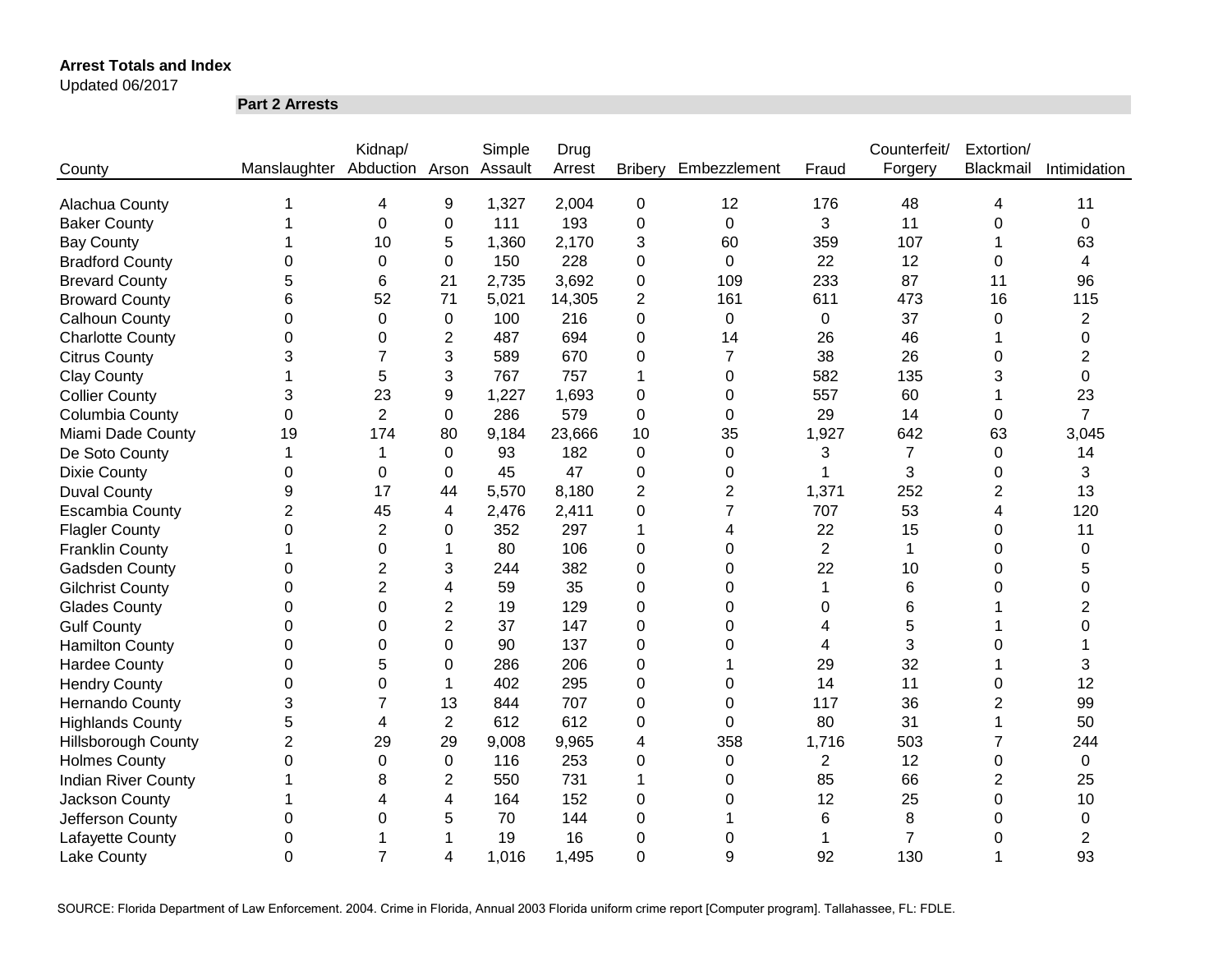#### Updated 06/2017

**Part 2 Arrests**

|                          |                | Kidnap/        |                | Simple  | Drug    |                |                |                | Counterfeit/   | Extortion/     |              |
|--------------------------|----------------|----------------|----------------|---------|---------|----------------|----------------|----------------|----------------|----------------|--------------|
| County                   | Manslaughter   | Abduction      | Arson          | Assault | Arrest  | <b>Bribery</b> | Embezzlement   | Fraud          | Forgery        | Blackmail      | Intimidation |
| Lee County               | 4              | 3              | 15             | 1,923   | 2,899   | $\pmb{0}$      | 20             | 195            | 95             | 0              | 25           |
| Leon County              | $\overline{2}$ | 50             | 5              | 1,032   | 1,671   | $\overline{2}$ | 24             | 330            | 93             | 8              | 52           |
| Levy County              | $\mathbf 0$    | 0              | 0              | 364     | 330     | 0              | 1              | 21             | 20             | 0              | 6            |
| <b>Liberty County</b>    | 3              | 0              | 0              | 35      | 40      | 0              | 0              | 3              | $\mathbf 0$    | 0              | 0            |
| <b>Madison County</b>    | $\mathbf 0$    | 3              | 0              | 100     | 122     | 0              | 0              | 5              | 13             | 0              | 20           |
| <b>Manatee County</b>    | $\overline{2}$ | 21             | $\overline{7}$ | 1,227   | 1,920   | 1              | 0              | 677            | 130            | 0              | 117          |
| <b>Marion County</b>     | $\overline{7}$ | $\overline{7}$ | 9              | 1,599   | 1,955   | 0              | 0              | 110            | 86             |                | 8            |
| <b>Martin County</b>     | $\overline{2}$ | 3              | 4              | 673     | 1,121   | 0              | 6              | 226            | 31             | 3              | 3            |
| Monroe County            | $\mathbf 0$    | 6              | $\overline{2}$ | 510     | 735     | 0              | 3              | 46             | 3              | 0              | 0            |
| Nassau County            | 0              | 4              | $\overline{2}$ | 61      | 785     | 0              | 0              | 14             | 13             | 0              | 13           |
| Okaloosa County          | $\overline{2}$ | 13             | 4              | 943     | 1,178   | 0              | $\Omega$       | 113            | 97             | 0              | 39           |
| <b>Okeechobee County</b> | 0              | 9              | 3              | 216     | 229     | 0              |                | 15             | 28             | 0              | 0            |
| Orange County            | 14             | 91             | 15             | 5,015   | 7,311   | 4              | 8              | 715            | 205            | 11             | 145          |
| Osceola County           | 1              | 18             | 3              | 1,204   | 2,815   | 1              | 1              | 207            | 74             | 0              | 38           |
| Palm Beach County        | 3              | 43             | 24             | 5,008   | 8,421   | 13             | 92             | 671            | 270            | 14             | 145          |
| Pasco County             |                | 26             | 13             | 2,456   | 1,651   | 1              | $\overline{2}$ | 285            | 101            | $\overline{7}$ | 59           |
| <b>Pinellas County</b>   |                | 25             | 43             | 5,716   | 6,610   | 3              | 55             | 378            | 347            | 9              | 452          |
| Polk County              |                | 32             | 6              | 3,966   | 3,925   | 0              | 6              | 278            | 176            | 15             | 90           |
| <b>Putnam County</b>     |                | 12             | 4              | 339     | 1,017   | 0              | 0              | 35             | 38             | 0              | 15           |
| St. Johns County         | 0              | 8              | 5              | 171     | 679     | 1              | $\overline{2}$ | 34             | 31             | 0              | 5            |
| St. Lucie County         | 3              | 35             | 16             | 1,969   | 2,242   | 8              | 0              | 117            | 136            | 3              | 321          |
| Santa Rosa County        | 0              | $\overline{7}$ | 4              | 784     | 607     | 0              | 1              | 85             | 20             | 4              | 21           |
| Sarasota County          | 1              | 9              | 6              | 771     | 1,932   | 4              | 0              | 176            | 191            | 7              | 12           |
| Seminole County          | 0              | 22             | 12             | 2,278   | 2,301   | 0              | 1              | 292            | 99             |                | 295          |
| <b>Sumter County</b>     | 0              | 1              | 0              | 149     | 157     | 0              | 0              | 11             | 5              | 0              | 8            |
| <b>Suwannee County</b>   | 0              |                | $\overline{2}$ | 247     | 240     | 0              | 0              | 5              | $\overline{7}$ |                | 14           |
| <b>Taylor County</b>     | 1              |                | 4              | 49      | 124     | 0              | 0              | 3              | 14             | 0              | 16           |
| <b>Union County</b>      | 0              | 0              | $\Omega$       | 29      | 22      | 0              | 0              | 6              | 3              | 0              | $\mathbf{1}$ |
| <b>Volusia County</b>    | 2              | 4              | 30             | 3,175   | 5,348   | 0              | 3              | 178            | 90             |                | 32           |
| Wakulla County           | 1              | 3              | 3              | 134     | 152     | 0              | 0              | 6              | 5              | 0              | 12           |
| <b>Walton County</b>     | 1              | 3              | $\overline{c}$ | 397     | 545     | 0              | -1             | 32             | 35             | 0              | 6            |
| <b>Washington County</b> | 0              | $\overline{0}$ | $\mathbf 0$    | 107     | 224     | $\overline{0}$ | $\Omega$       | $\overline{0}$ | 5              | $\overline{0}$ | $\Omega$     |
| Florida                  | 118            | 877            | 567            | 88,143  | 136,804 | 62             | 1,007          | 14,123         | 5,381          | 207            | 6,045        |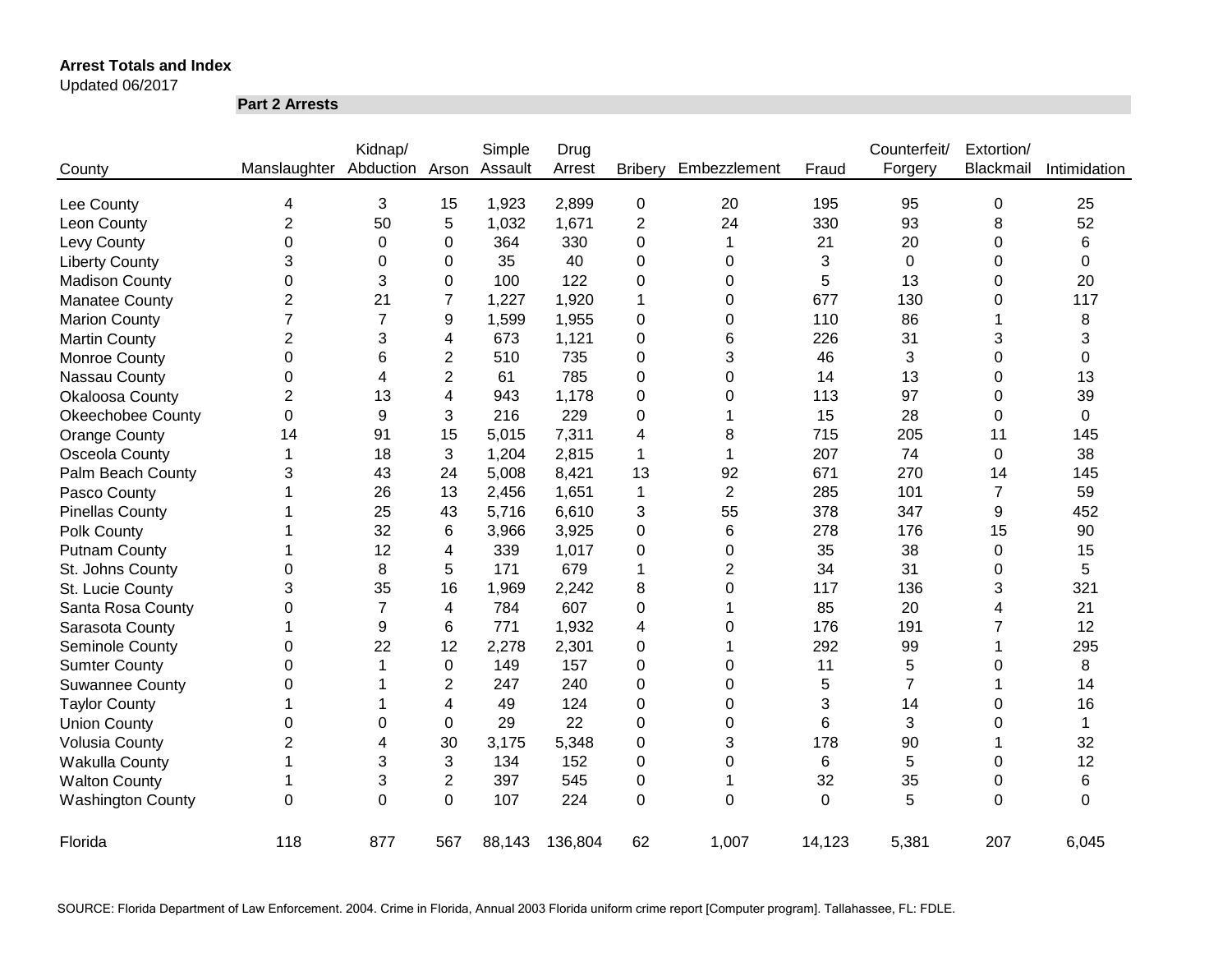Updated 06/2017

**Part 2 Arrests, continued**

|                            |                | Non-Forcible   | Stolen         |            | Destruction/   |                | Weapons        | Liquor Law     |        |
|----------------------------|----------------|----------------|----------------|------------|----------------|----------------|----------------|----------------|--------|
| County                     | Prostitution   | Sex Offenses   | Property       | <b>DUI</b> | Vandalism      | Gambling       | Violations     | Violations     | Misc.  |
|                            |                |                |                |            |                |                |                |                |        |
| Alachua County             | 64             | 46             | 22             | 651        | 104            | 0              | 61             | 1,702          | 5,951  |
| <b>Baker County</b>        | 0              | 24             | $\overline{7}$ | 55         | $\overline{4}$ | 0              | 4              | 25             | 922    |
| <b>Bay County</b>          | 96             | 94             | 32             | 629        | 168            | 1              | 72             | 792            | 4,839  |
| <b>Bradford County</b>     | 0              | $\overline{7}$ | $\overline{2}$ | 74         | 18             | 0              | 11             | 33             | 144    |
| <b>Brevard County</b>      | 118            | 85             | 73             | 2,588      | 156            | 4              | 149            | 720            | 15,116 |
| <b>Broward County</b>      | 730            | 249            | 902            | 4,617      | 431            | 94             | 692            | 3,574          | 41,476 |
| Calhoun County             | 0              | 0              | 1              | 89         | 23             | 1              | $\overline{2}$ | 9              | 281    |
| <b>Charlotte County</b>    | $\overline{2}$ | 28             | 5              | 369        | 52             | 0              | 60             | 60             | 3,463  |
| <b>Citrus County</b>       | 0              | 44             | 23             | 350        | 64             | 0              | 39             | 69             | 2,341  |
| <b>Clay County</b>         | 4              | 43             | 35             | 359        | 134            | 1              | 61             | 103            | 3,427  |
| <b>Collier County</b>      | 39             | 40             | 5              | 1,350      | 111            | $\overline{2}$ | 101            | 204            | 8,369  |
| Columbia County            | 1              | $\overline{7}$ | 4              | 98         | 5              | 0              | 22             | 37             | 2,347  |
| Miami Dade County          | 1,223          | 688            | 1,151          | 4,414      | 905            | 451            | 838            | 7,866          | 50,901 |
| De Soto County             | 1              | 4              | $\overline{2}$ | 50         | 6              | 0              | $\overline{7}$ | 9              | 1,003  |
| <b>Dixie County</b>        | 0              | $\overline{2}$ | 1              | 37         | 3              | 0              | $\overline{2}$ | $\overline{7}$ | 259    |
| <b>Duval County</b>        | 730            | 546            | 215            | 3,554      | 505            | 21             | 624            | 1,133          | 24,374 |
| <b>Escambia County</b>     | 15             | 136            | 30             | 955        | 314            | 14             | 119            | 259            | 9,326  |
| <b>Flagler County</b>      | $\Omega$       | 20             | 16             | 135        | 25             | 0              | 28             | 49             | 1,069  |
| <b>Franklin County</b>     | 0              | 4              | 5              | 55         | 0              | 0              | $\mathbf 1$    | 52             | 851    |
| <b>Gadsden County</b>      | 0              | 22             | 13             | 108        | 45             | 4              | 20             | 50             | 653    |
| <b>Gilchrist County</b>    | 0              | 5              | $\pmb{0}$      | 35         | 3              | 0              | 4              | 1              | 167    |
| <b>Glades County</b>       | 0              | 1              | 3              | 18         | 0              | 0              | 3              | 5              | 619    |
| <b>Gulf County</b>         | 0              | 9              | 0              | 56         | 3              | 0              | 4              | 1              | 523    |
| <b>Hamilton County</b>     | 0              | 1              | 3              | 45         | 5              | 0              | $\overline{2}$ | 47             | 435    |
| <b>Hardee County</b>       | 1              | 21             | 6              | 101        | 66             | 0              | 5              | 10             | 1,551  |
| <b>Hendry County</b>       | 9              | 11             | 16             | 281        | 22             | 0              | 27             | 138            | 1,998  |
| Hernando County            | 5              | 48             | 35             | 588        | 224            | 0              | 35             | 24             | 1,449  |
| <b>Highlands County</b>    | 5              | 36             | $\overline{7}$ | 202        | 14             | 1              | 39             | 32             | 3,589  |
| <b>Hillsborough County</b> | 1,062          | 529            | 88             | 5,720      | 941            | 18             | 809            | 2,479          | 18,851 |
| <b>Holmes County</b>       | $\pmb{0}$      | 9              | $\overline{7}$ | 51         | 3              | 0              | 8              | 23             | 572    |
| <b>Indian River County</b> | 1              | 34             | 9              | 409        | 98             | 5              | 51             | 128            | 2,797  |
| Jackson County             | 0              | $\overline{7}$ | $\overline{c}$ | 59         | 15             | 0              | 3              | 3              | 404    |
| Jefferson County           | $\overline{2}$ | 1              | $\overline{2}$ | 39         | 5              | 0              | 1              | $\overline{2}$ | 228    |
| Lafayette County           | 0              | 3              | 0              | 23         | 3              | 0              | 0              | 3              | 107    |
| Lake County                | 15             | 112            | 26             | 545        | 72             | $\overline{0}$ | 32             | 152            | 3,957  |